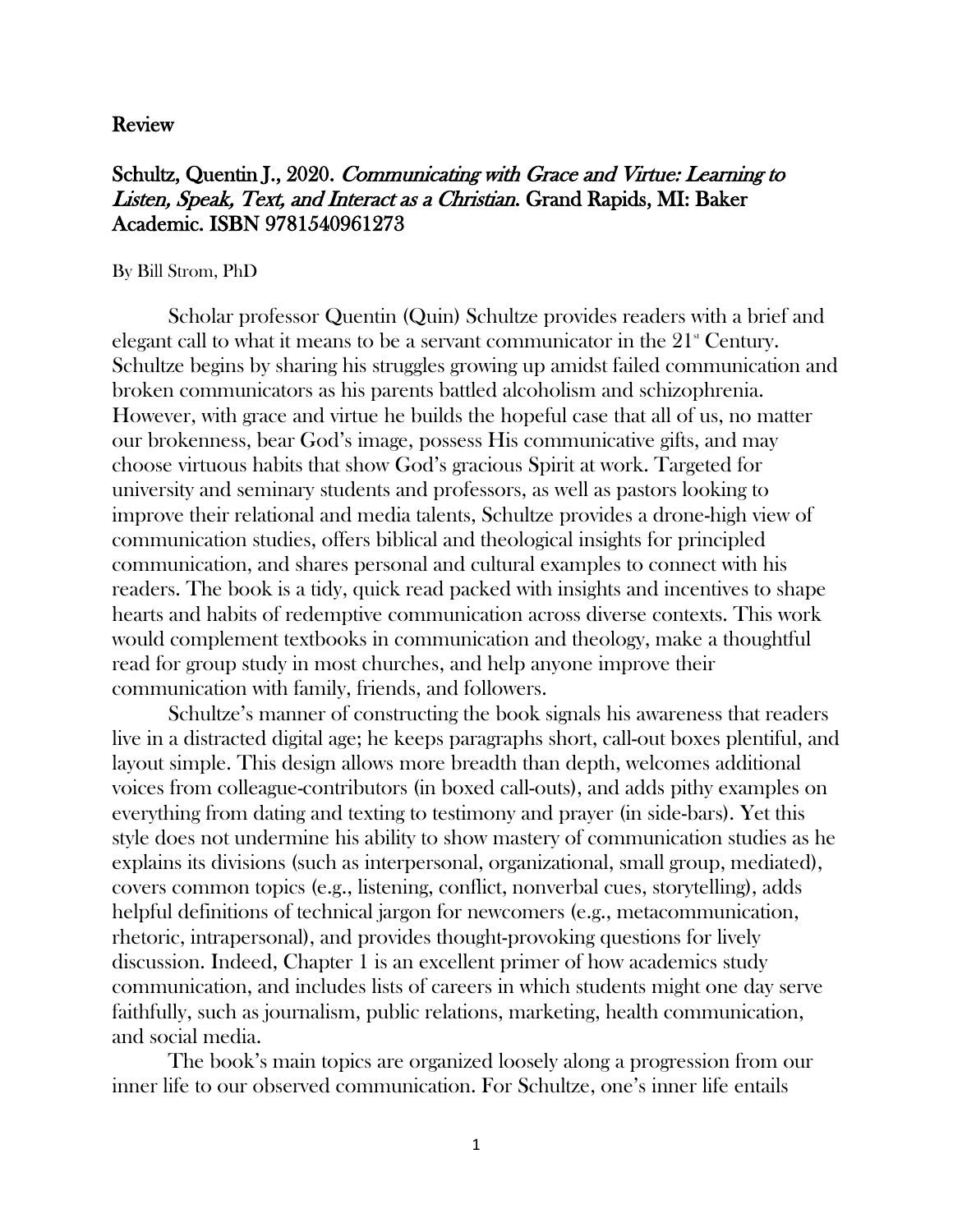accepting the call to be a servant communicator (Chapter 1), living with an attitude of gratitude (Chapter 2), being responsible to God—mainly as obedient listeners (Chapter 3), and cultivating virtue (Chapter 6). The logic is that these ideals are means by which we redeem our psychological, relational, and sinful brokenness (Chapter 4). As we "address brokenness," we find and follow ways of servant communication as expressed through enhanced community toward shalom (Chapter 5), meaningful story-telling similar to Jesus (Chapter 7) and discernment of media content and technology (Chapter 8). While the author does not tie these diverse topics to a systematic theology of "servant communication," he fulfills his goal that the book provide "a journey into biblical metacommunication" – talk about talk from a faithful perspective. (p. 40) Schultze draws his interpretive and critical lenses from ample scripture, Judeo-Christian theologians (especially Augustine), and personal experience. His creativity shines brightly as he introduces phrases that capture new light, such as peaceful communication, truth-loving communities, communicating courageously, listening obediently, and medium fit.

With frequent reference to his dysfunctional family—in short stories to begin several chapters—the author may lead some to think the book might dig deeply into his own personal brokenness, thwarted communication, and story of healing. While this theme occurs from time to time, it does not sustain nor define the work. The author notes that he "wanted to write this book to help Christians discover the joy of communicating well in spite of fear, loneliness, and brokenness" (p. 15). The key phrase is "in spite of" rather than "by learning from" or "while living with" brokenness. Though the author mentions gaining empathy for peoples' brokenness, he relies more on sound principles of positive self-talk and communication to help readers thrive. Those principles call the reader to accept personal imperfections, show vulnerability, and share stories for mutual healing. Along the way, he encourages readers to admit biases, not blame others, and release the need to control. He ends by prompting readers to confess regularly (to God), and act justly when they would rather sit on their hands.

Given the title Communicating with Grace and Virtue, one might expect full treatments of grace and virtue. While the notion of grace receives mention here and there, and stories shared convey a gracious spirit, Schultze spends most of his effort on extolling the virtues of virtue as the wellspring of redemptive communication. The analysis in Chapter 6 draws initially from the ancient Greek call for character and integrity, and then deepens with the fruit of the Spirit from Galatians 5. In scripture-rich description, Schultze elucidates how joy, peace, patience, kindness, goodness, gentleness, and self-control renew communication. (A promise that he will address love and faithfulness elsewhere in the book seems un-kept.) As the author links these virtuous fruits to public relations, copywriting, teaching, dating, texting, talk-show banter, message timing, joking, and language use, the reader picks up the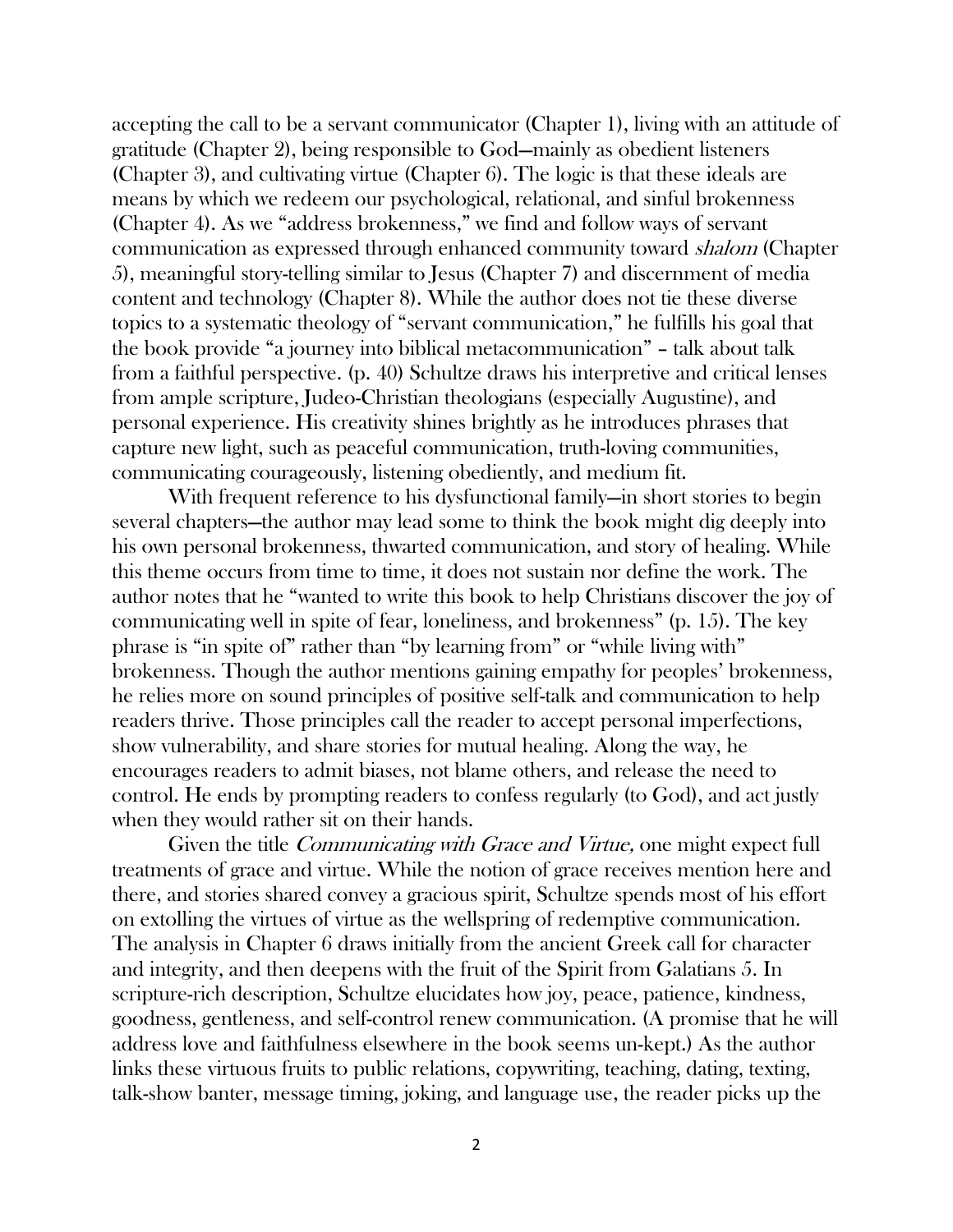thesis: a regenerated heart makes communication new. In this way, Schultze delivers on the promise implied in the book's subtitle: "Learning to listen, speak, text, and interact as a Christian."

For all its faithful theological and practical insights, the book also carries some limiting features. One is that it is a primer for improved communication across diverse contexts and less so a how-to for any particular one. For example, the topics of evangelism, conflict management, public speaking and forgiveness receive slim attention, although readers will understand the need to handle each with care and virtue. The author offers golden tips on dressing for interviews, finding a listening partner, writing personal mission statements, and loving customers, topics that represent the eclectic and ubiquitous nature of communication and its academic study. In telling stories and anecdotes, Schultze's method is more show than tell, more quality of communication than content *per se*. This approach aligns with his purpose to start with the heart (in virtue) and letting this shape interaction through God's grace.

A second observation is that while Schultze's analysis employs biblical, theological, rhetorical, and practical wisdom to advance his claims, references to social science discoveries on human communication are notably missing. To be sure, his handling of ancient and traditional texts construct lively arguments for how we see the Spirit at work, yet the book misses the opportunity to draw on facts based on large samples of broken-yet-redeemed people. For example, interpersonal communication scholars routinely rely on research from positive psychology to support how personal virtues – not vice – deliver redeeming communication and the abundant life. This critique belies the reviewer's bias as a social scientist, so needs to be understood as such, and may not be shared by professors and ministry leaders who use the book. However, to tap Augustine's insight that all truth belongs to God, it may be that scientific scholarship has much to offer rhetorical and theological proofs in order to form a more compelling argument for virtuous communication.

A final concern is that despite the author's call for "embracing diversities" (p. 90), "questioning stereotypes" (p. 91), and avoiding in-tribe "confirmation bias" (p. 75), the book remains traditional in its sources. To be sure, the author draws on classic works by established scholars, including Augustine of Hippo, Abraham Heschel, Henri Nouwen, James Carey, Marshall McLuhan, SØren Kierkegaard, Robert Greenleaf, Phil Yancey and Frederick Buechner, to name a few, and it is pleasing to see references to Sissela Bok, Marilyn McEntyre, and Mary Oliver. There remains room, however, for other voices with important messages about communication, such as Stuart Hall's cultural studies and Chris Kramarae's muted